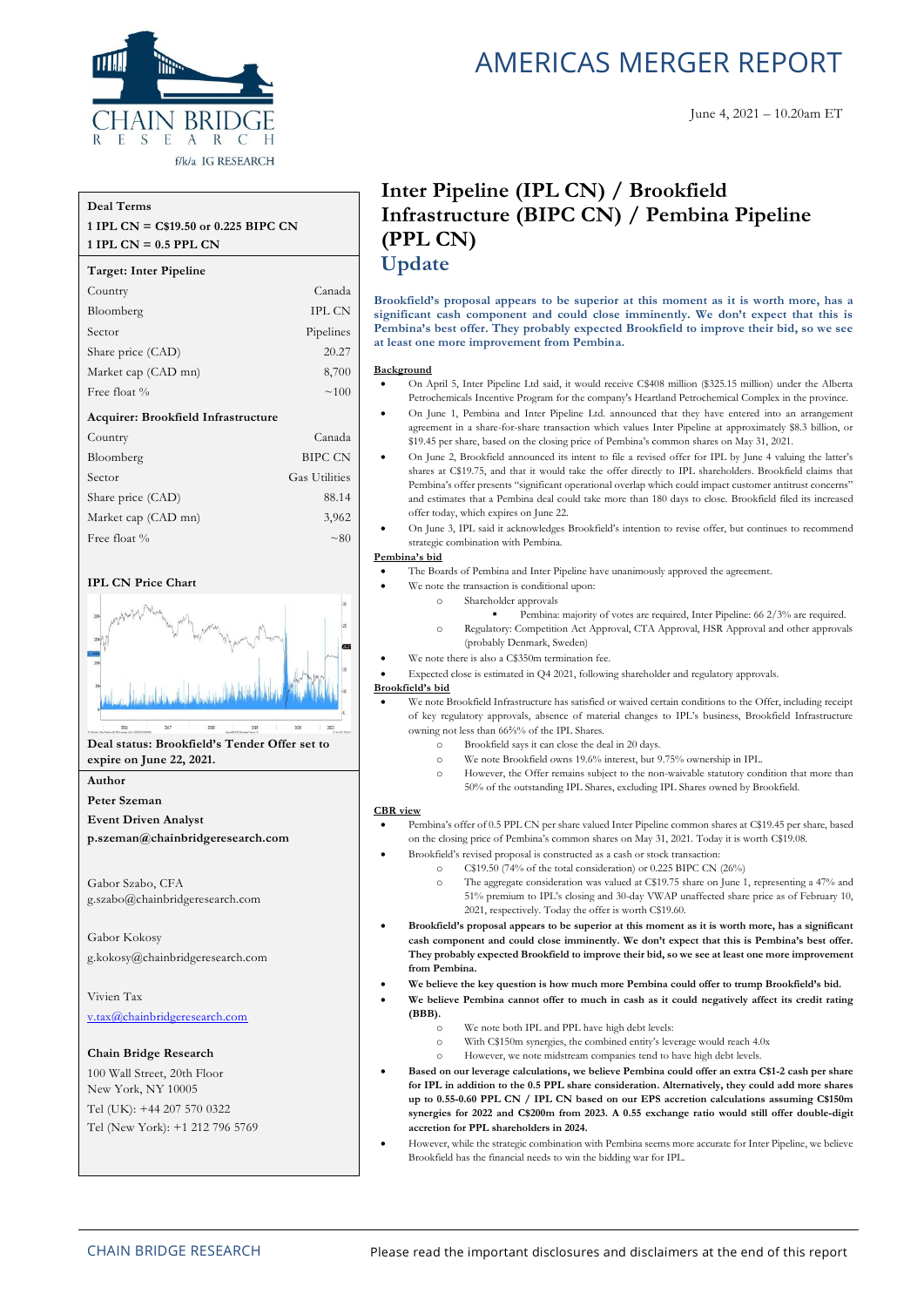# **Background**

### **NEWS FLOW**

- On February 10, 2021, BIP press released its intention to make the Offer consisting of \$16.50/share in cash (maximum of \$4.9B), and 0.206 BIP shares for each IPL share approximating \$16.50/share. In a proactive act, IPL established a special committee of independent directors to review all strategic alternatives.
- On February 18, Inter Pipeline issued a press release announcing that the Inter Pipeline Board had initiated the Strategic Review to maximize Shareholder value and that the Inter Pipeline Board had established the Special Committee to oversee the Strategic Review.
- On February 22, the Offeror filed the Brookfield Circular and related documents including a copy of the advertisement on Inter Pipeline's SEDAR profile, commencing the Hostile Bid.
- On March 8, based on the unanimous recommendation of the Special Committee, the Inter Pipeline Board concluded that (i) the Hostile Bid is inadequate, does not reflect full and fair value for the Common Shares, and is not in the best interests of Inter Pipe line or its Shareholders. For the foregoing reasons, the Inter Pipeline Board unanimously recommended that Shareholders reject the Hostile Bid and to not tender their Common Shares to the Hostile Bid, and approved the contents and delivery of the Directors' Circular.
- On April 5, Inter Pipeline Ltd, said it would receive C\$408 million (\$325.15 million) under the Alberta Petrochemicals Incentive Program for the company's Heartland Petrochemical Complex in the province.
- On June 1, Pembina Pipeline Corporation and Inter Pipeline Ltd. announced that they have entered into an arrangement for Pembina to acquire all of the issued and outstanding shares of Inter Pipeline in a share-for-share transaction which values Inter Pipeline common shares at approximately \$8.3 billion, or \$19.45 per share, based on the closing price of Pembina's common shares on May 31, 2021.
- On June 2, Brookfield Infrastructure announced its intent to file a revised offer for IPL by June 4 valuing the latter's shares at C\$19.75, and that it would take the offer directly to IPL shareholders. In a comparison of its own and Pembina's offer, Brookfield claims that Pembina's offer presents "significant operational overlap which could impact customer antitrust concerns" and estimates that a Pembina deal could take more than 180 days to close.
- Brookfield filed its increased offer today, which expires on June 22.
- On June 3, IPL said it acknowledges Brookfield's intention to revise offer, but continues to recommend strategic combination with Pembina.

# **PEMBINA'S BID**

- The Board of Directors of each of Pembina and Inter Pipeline have unanimously approved the arrangement agreement and support the Transaction.
- We note the transaction is conditional upon:
	- o Shareholder approvals
		- Pembina: majority of votes are required.
		- Inter Pipeline: 66 2/3% are required.
	- o Regulatory: Competition Act Approval, CTA Approval, HSR Approval and other approvals (probably Denmark, Sweden)
- We note there is also a C\$350m termination fee.
- Expected close is estimated in Q4 2021, following shareholder and regulatory approvals.

# **BROOKFIELD'S BID**

- We note Brookfield Infrastructure has satisfied or waived certain conditions to the Offer, including receipt of key regulatory approvals, absence of material changes to IPL's business, Brookfield Infrastructure owning not less than 66⅔% of the IPL Shares.
	- o Brookfield says it can close the deal in 20 days.
	- o We note Brookfield owns 19.6% interest, but 9.75% ownership in IPL.
		- This is a result of an agreement that Brookfield and with an ISDA swap dealer has entered into that gives Brookfield further economic ownership without legal ownership of an additional 9.8% of IPL's shares (the Total Return Swap Shares - "TRS Shares"). For the TRS Shares, Brookfield receives all the economic upside but cannot vote those shares. ("The Total Return Swap affords economic exposure to Common Shares, but does not give any member of the Offeror Group any right to vote, or direct or influence the voting, acquisition, or disposition of any Common Shares.")
	- o However, the Offer remains subject to the non-waivable statutory condition that more than 50% of the outstanding IPL Shares, excluding IPL Shares beneficially owned by Brookfield Infrastructure.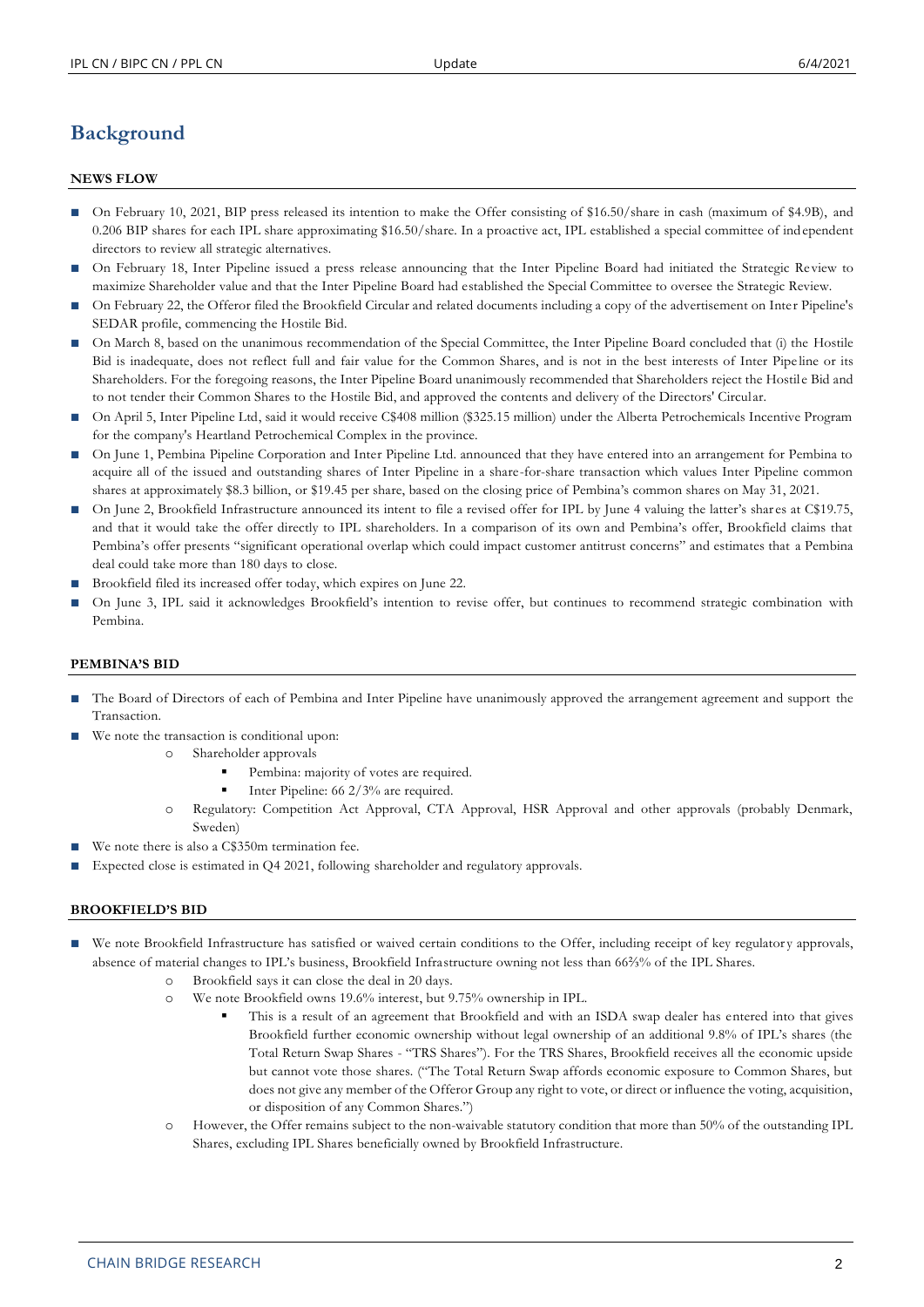# **Valuation**

# **PREMIUM**

- Pembina's offer of 0.5 PPL CN per share valued Inter Pipeline common shares at:
	- o C\$19.45 per share, based on the closing price of Pembina's common shares on May 31, 2021.
	- o C\$19.01 per share, based on the closing price of Pembina's common shares on June 2, 2021. Today it is worth C\$19.08.
- Brookfield's revised proposal is constructed as a cash or stock transaction:
	- o C\$19.50 (74% of the total consideration) or 0.225 BIPC CN (26%)
	- o The aggregate consideration was valued at C\$19.75 share (based on BIPC's closing price on June 1, 2021) representing a 47% and 51% premium to IPL's closing and 30-day VWAP unaffected share price as of February 10, 2021, respectively.
	- o The aggregate consideration was valued at C\$19.59 share based on BIPC's closing price on June 2, 2021. Today the offer is worth C\$19.60.

#### **LEVERAGE**

**■ We believe the key question is how much more Pembina could offer to trump Brookfield's bid.**

- **■ We believe Pembina cannot offer to much in cash as it could negatively affect its credit rating.**
	- o We note both IPL and PPL have high debt levels:
		- IPL's debt is around C\$7 bn, leverage is 6.9x (based on 2021 EBITDA)
		- PPL's debt is approximately C\$11 bn, leverage is 3.3x (using 2021 EBITDA)
		- With C\$150m synergies, the combined entity's leverage would reach 4.0x (using 2021 EBITDA)
	- o Pembina's current credit rating is BBB, IPL's rating is BBB-
	- o However, we note midstream companies tend to have high debt levels.
		- Enbridge: 4.8x
		- TC Energy:  $5.4x$
		- Gibson Energy: 3.6x
		- Kinder Morgan: 4.3x
- **Based on our leverage calculations, we believe Pembina could offer an extra C\$1-2 cash per share for IPL in addition to the 0.5 PPL share consideration.**
	- o If PPL raise + C\$1 per share, the combined entity's leverage would reach 4.1x
	- o If PPL raise + C\$2 per share, the combined entity's leverage would reach 4.2x
- However, while the strategic combination with Pembina seems more accurate for Inter Pipeline, we believe Brookfield has the **financial needs to win the bidding war for IPL.**

#### **EPS ACCRETION**

- **We note the 0.5 PPL share consideration is highly accretive for shareholders.** 
	- o Assuming C\$150m synergies for 2022 and C\$200m from 2023.
- **■ Based on our calculations, we believe Pembina could raise its stock offer up to 0.55-0.60 PPL shares.**
- **■ A 0.55 exchange ratio would still offer double-digit accretion for PPL shareholders in 2024:**

| ິ                                           |         |       |       |       |
|---------------------------------------------|---------|-------|-------|-------|
|                                             | 2021    | 2022  | 2023  | 2024  |
| # of shares (m)                             |         |       |       |       |
| Target shares acquired (O/S)                | 429     | 429   | 429   | 429   |
| Bidder (O/S)                                | 550     | 550   | 550   | 550   |
| Bidder shares issued to target shareholders | 236     | 236   | 236   | 236   |
| Total Bidder shares post-merger             | 786     | 786   | 786   | 786   |
| EPS (USD)                                   |         |       |       |       |
| <b>Target EPS</b>                           | 0.94    | 1.21  | 1.44  | 1.66  |
| <b>Bidder EPS</b>                           | 2.43    | 2.56  | 2.45  | 2.69  |
| MergedCo                                    | 2.215   | 2.45  | 2.50  | 2.79  |
| Annual synergies (\$m)                      | ٠       | 150.0 | 200.0 | 200.0 |
| % of synergies realised                     | 0%      | 100%  | 100%  | 100%  |
| Syn/share (post tax)                        | ٠       | 0.14  | 0.19  | 0.19  |
| Cost of synergies                           |         |       |       |       |
| Interest payment on debt /share (post tax)  | ٠       | ۰     | ۰     |       |
| Interest on foregone cash/share (post tax)  | ٠       |       |       |       |
| <b>Adjusted MergedCo EPS</b>                | 2.21    | 2.59  | 2.69  | 2.98  |
| <b>Earnings accretion/dilution</b>          |         |       |       |       |
| <b>Bidder accretion</b>                     | $-9.0%$ | 1.2%  | 9.8%  | 10.8% |